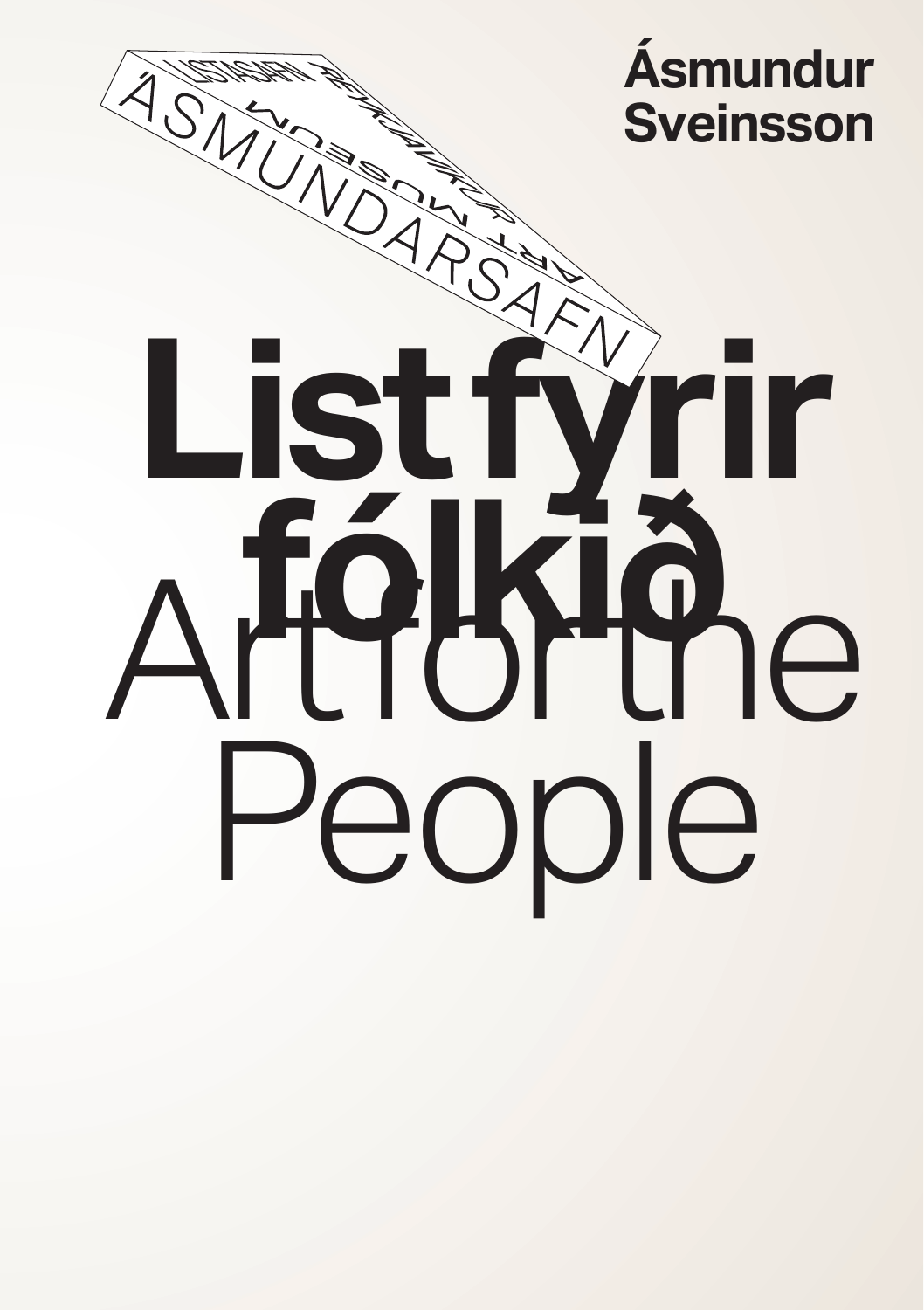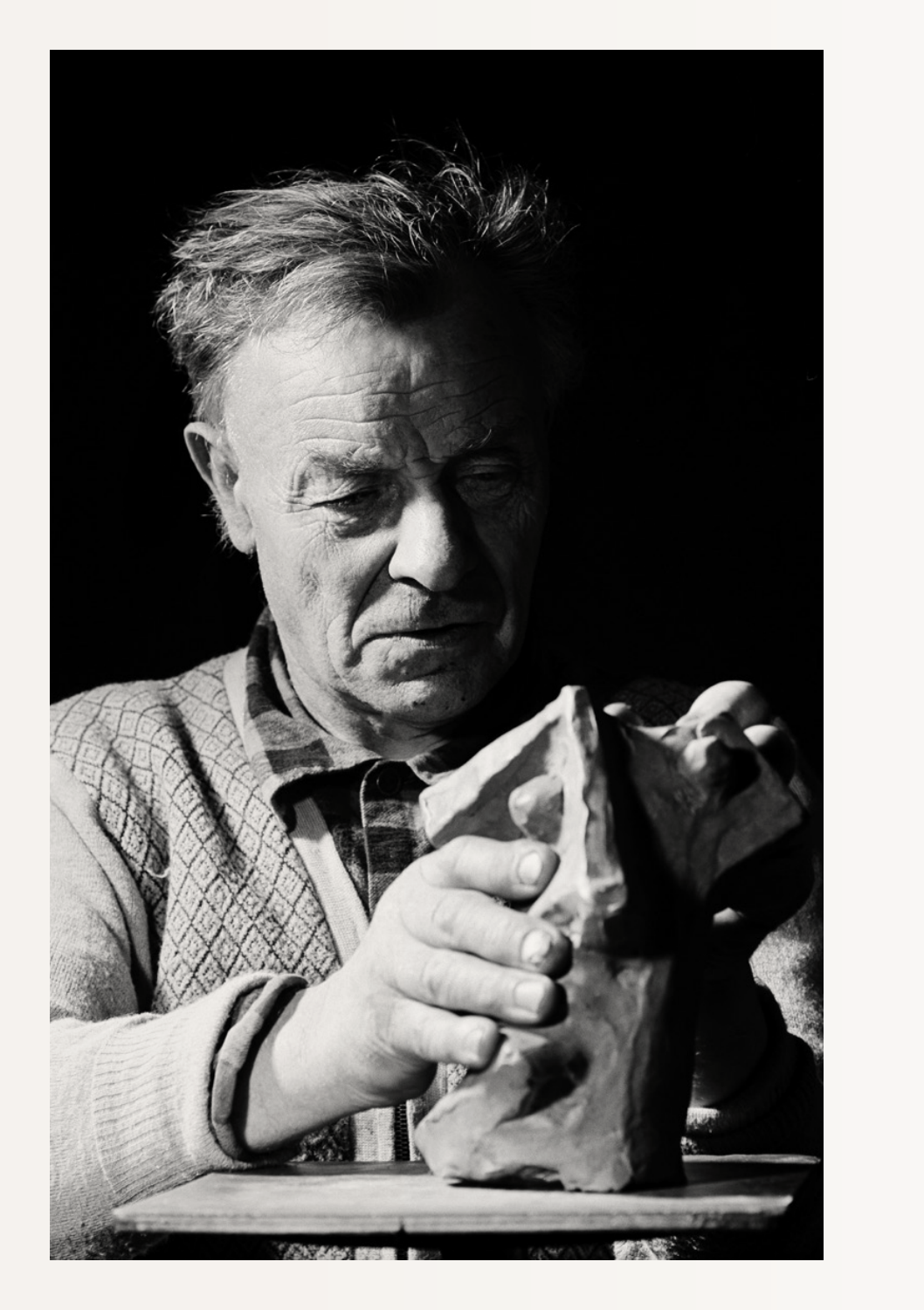## **Ásmundur Sveinsson List fyrir fólkið**

Ásmundur Sveinsson fæddist á Kolsstöðum í Dölum 20. maí 1893. Þar ólst hann upp við bústörf ásamt ellefu systkinum. Þótt Kolsstaðir væru fjarri slóðum heimslistarinnar var á heimilinu virðing og hefð fyrir góðu handverki og skar Ásmundur út og mótaði bæði hagnýta hluti og fyrirbæri sem hann sá á myndum í blöðum. Sem ungur maður kynntist Ásmundur Íslendingasögum, þjóðsögum og þjóðtrú sem síðar urðu honum mikilvæg uppspretta hugmynda við listsköpun.

Árið 1915, þegar Ásmundur var 22 ára að aldri, hélt hann til Reykjavíkur og hóf nám í tréskurði hjá Ríkharði Jónssyni og í Iðnskólanum í Reykjavík þar sem hann lærði meðal annars teikningu hjá Þórarni B. Þorlákssyni. Að loknu sveinsprófi í tréskurði haustið 1919 sigldi Ásmundur til Kaupmannahafnar. Þar var hann í teikniskóla einn vetur en naut einnig tilsagnar hjá Viggo Brant og undirbjó af kappi inntökupróf í listaháskóla. Að lokinni ársdvöl í Danmörku lá leiðin til Stokkhólms þar sem Ásmundur tók inntökupróf í Listaháskólann haustið 1920. Þrátt fyrir að undirbúningur hans væri á margan hátt léttvægur hlaut hann inngöngu og stundaði þar nám í sex ár. Aðalkennari Ásmundar í Stokkhólmi var hinn þekkti sænski myndhöggvari Carl Milles.

Námsár Ásmundar einkenndust af því að hann lagði seint af stað inn á þá braut að verða listamaður. Íslenskt samfélag þess tíma bauð ekki upp á margar fyrirmyndir. Aðeins örfáir Íslendingar höfðu lagt stund á listnám og enn færri gert myndlist að ævistarfi. Þótt með Ásmundi hafi lengi búið löngun til þess að verða myndhöggvari verður því að teljast eðlilegt að ungur piltur úr Dölunum hafi lagt áherslu á að verða sér úti um iðnmenntun áður en hann hélt út á hina ókunnu braut listarinnar.

Vorið 1926 útskrifaðist Ásmundur frá Listaháskólanum og hélt til Parísar þar sem hann dvaldist næstu þrjú árin og lærði meðal annars hjá franska myndhöggvaranum Despiau. Með Ásmundi í för var kona hans, Gunnfríður Jónsdóttir, sem hann hafði gengið að eiga í Íslandsferð sumarið 1924. París var háborg listarinnar og hafði Ásmundur margt þangað að sækja en ekki síður áhrifamiklar voru ferðir sem hann fór á Parísarárunum suður til Ítalíu og Grikklands. Ásmundur kom aftur heim til Íslands vorið 1929 eftir tíu ára búsetu erlendis.

Við heimkomuna settist Ásmundur að í Reykjavík og fékk um tíma vinnustofu í gamla Holdsveikraspítalanum í Laugarnesi. Árið 1933 reisti hann sér hús við Freyjugötu, sem nú er þekkt sem Ásmundarsalur. Á meðan Ásmundur bjó þar skildu þau Gunnfríður. Árið 1942 hóf hann byggingu kúluhússins við Sigtún og nokkru seinna bætti hann framan við húsið píramídunum tveimur. Á árunum 1954–1959 reisti hann síðan bogaskemmu aftan við húsið. Húsin við Sigtún voru heimili og vinnustofa Ásmundar allt til dauðadags. Þar bjó hann ásamt seinni konu sinni Ingrid Þórðarson (fæddri Håkansson) og Ásdísi dóttur þeirra.

Ásmundur var einn af frumkvöðlum íslenskrar höggmyndalistar. Hann var á meðal þeirra sem kynntu fyrir Íslendingum nýja formskrift í myndlist 20. aldar. Verkum hans var ekki alltaf jafn vel tekið, en með tímanum hafa þau fest sig í sessi sem ein af birtingarmyndum íslenskrar sagnahefðar, samfélags og náttúru á 20. öld. Verkum hans hefur verið komið fyrir á opinberum stöðum víða um land og er það mjög í anda hugmynda Ásmundar um að listin eigi ekki að vera fyrir fáa útvalda heldur hluti af daglegu lífi allrar alþýðu.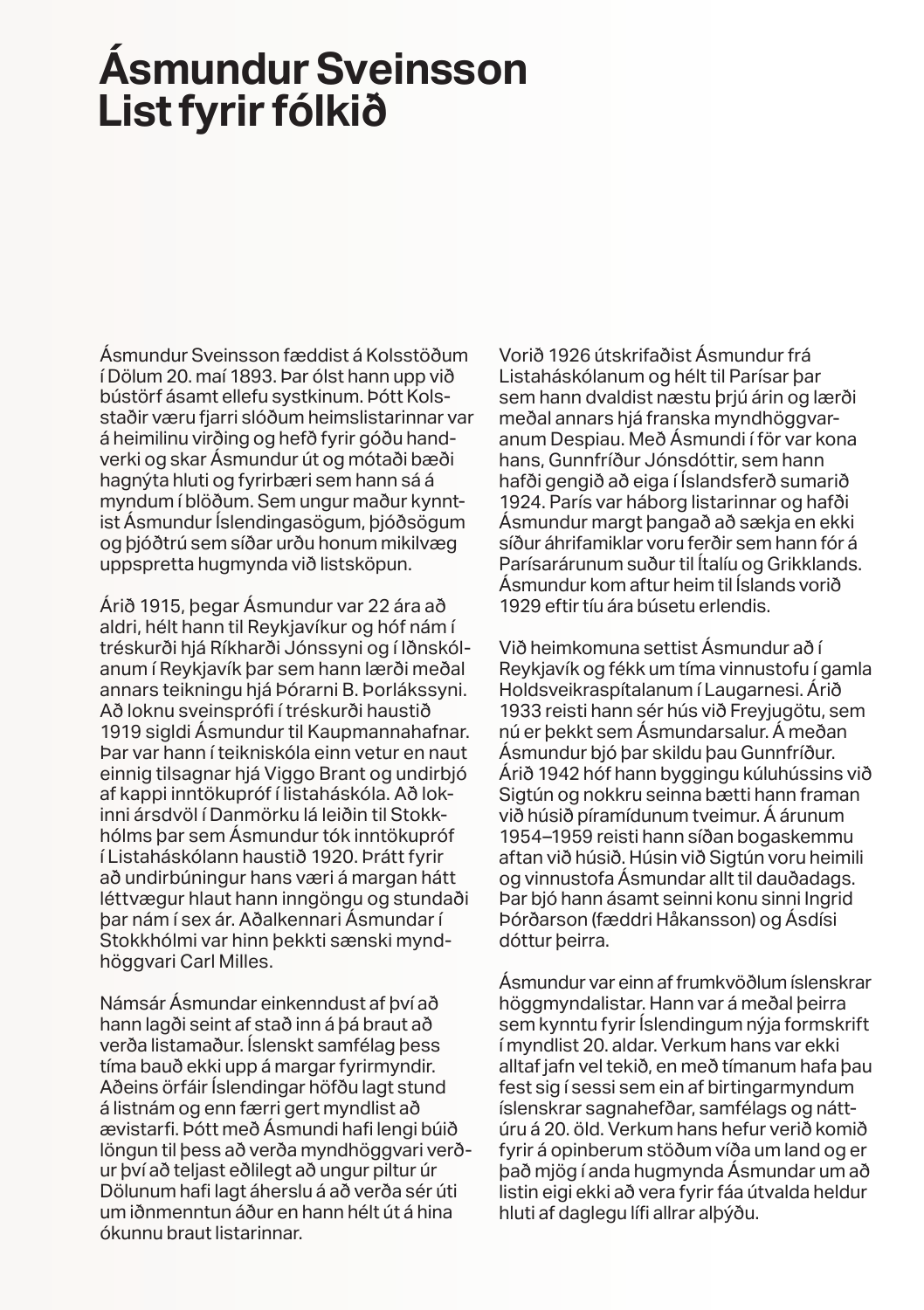Mestan hluta ferils síns sótti Ásmundur innblástur í íslenskar sagnir og þjóðtrú en samfélagið og ýmsar tækniframfarir 20. aldar voru honum einnig ríkuleg uppspretta hugmynda. Lesa má úr verkum hans stórbrotin form íslenskrar náttúru þar sem efnismikil, kröftug og stundum ógnandi verkin eru lík þeim kynjamyndum sem finna má víða í náttúru landsins. Þótt jarðvegurinn sem Ásmundur spratt úr hafi ekki verið sáður ríkulegri myndlistarhefð og böndin sterk sem bundu hann íslenskri hefð og sögu, tókst honum að tileinka sér meginstrauma alþjóðlegrar myndlistar á fyrri hluta 20. aldar og gefa þeim um leið íslenskt yfirbragð.

Efnisval Ásmundar einkenndist í upphafi af þeim efnivið sem hendi var næstur á uppvaxtarárum hans á Íslandi en endurspeglar síðarmeir hefðbundið efnisval myndhöggvara aldarinnar. Sem ungur maður skar Ásmundur í tré samkvæmt íslenskri handverkshefð. Auk hins hefðbundna útskurðar mótaði hann í leir og steypu og má segja að þá þegar hafi hann valið efniviðinn útfrá hugmyndinni. Sem nemandi Carls Milles í Stokkhólmi og á Parísarárunum tókst hann á við hefðina, mótaði og hjó í stein.

Eftir að Ásmundur sneri aftur til Íslands gerði hann lítið af því að höggva í stein. Fram á sjötta áratuginn einkenndust verk hans af þeirri tilfinningu sem skapast í verkum sem listamaðurinn mótar eigin höndum. Meðhöndlun listamannsins á efninu verður að veigamiklum hluta sköpunarverksins, hugmynd og meðferð efnis móta endanlega mynd þess. Þegar leið á fimmta áratuginn varð rýmið veigameiri þáttur í verkum Ásmundar. Hann tók þá að vinna í tré að nýju auk hinna efnismiklu leirverka.

Á sjötta áratugnum urðu straumhvörf í list Ásmundar þegar hann uppgötvaði járnið. Þá tók hann að sjóða saman málma og aðra hluti sem hann safnaði og notaði lítt eða ekki breytta. Við þetta vék hlutveruleikinn og vægi rýmisins í verkunum varð æ meira. Verkin fjarlægðust lífræn form þeirra efnismiklu verka sem Ásmundur hafði mótað eigin hendi og einkenndust af formrænum vísunum í íslenska náttúru. Undir lok starfsævi sinnar sneri hann sér svo aftur að því að höggva í stein en nú voru viðfangsefni hans ekki tilvísanir í klassíska hefð heldur lágstemmd tilbrigði við náttúrulegt form steinsins.

Ásmundur andaðist í Reykjavík 9. desember 1982. Hann ánafnaði Reykjavíkurborg listasafn sitt og húsin við Sigtún og þar hefur Ásmundarsafn verið opið almenningi frá árinu 1983.

Ólöf K. Sigurðardóttir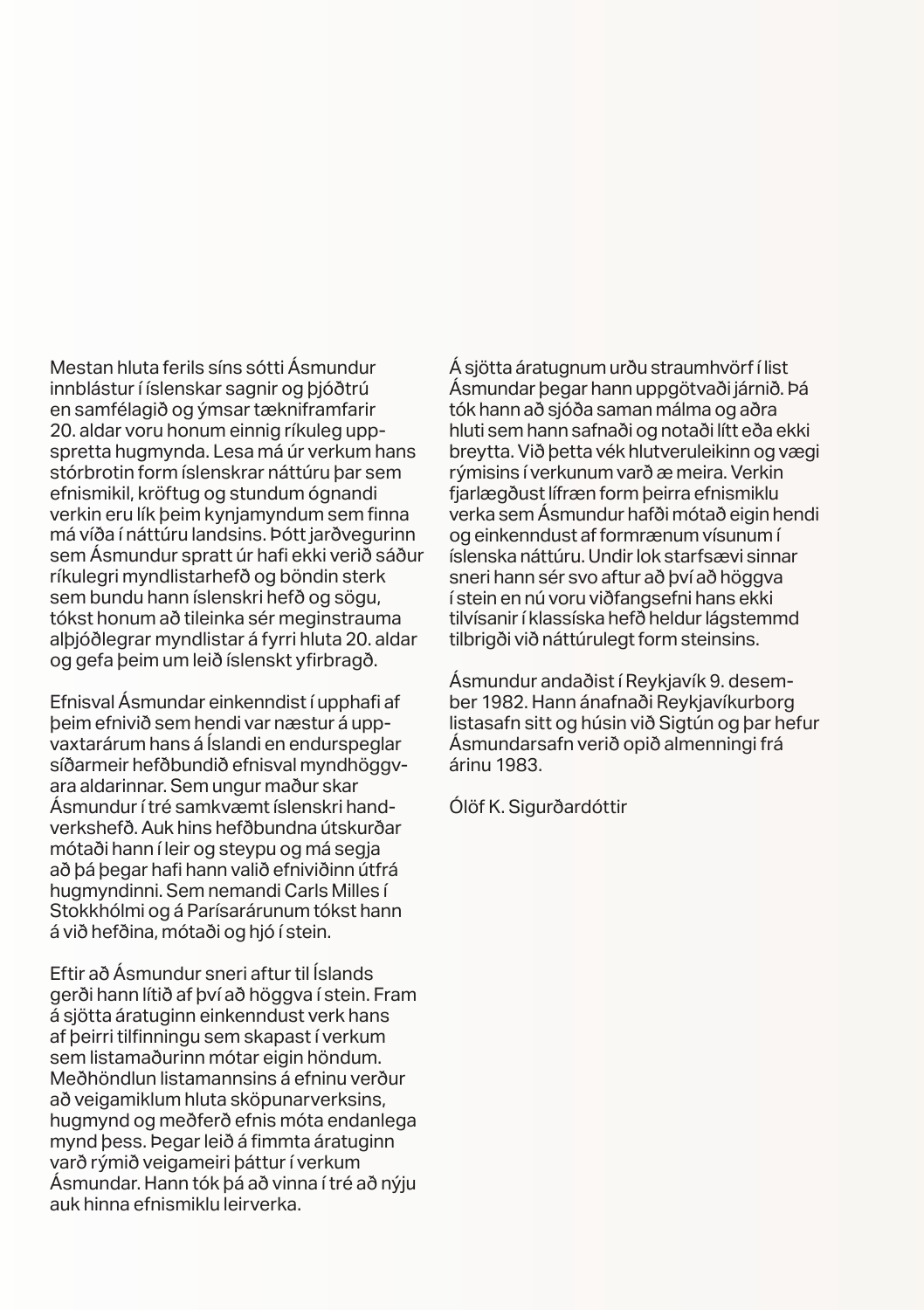## Ásmundur Sveinsson Art for the People

Ásmundur Sveinsson was born on the farm Kolsstaðir in Dalir on 20 May 1893. While growing up he took part in the work on the farm, along with his eleven siblings. Even though Kolsstaðir was far removed from the international art world, good craftsmanship was held in high esteem. Ásmundur liked to carve out of wood, creating utility objects and other things that he saw in magazines. As a young man, Ásmundur was introduced to the Icelandic Sagas, as well as to folk tales and beliefs that later became an important source of inspiration in his work.

In 1915, at the age of 22, Ásmundur moved to Reykjavík and began studying woodcarving under Ríkharður Jónsson. He also studied drawing, among other things, under the direction of painter Þórarinn B. Þorláksson, at the Technological Institute in Reykjavík. After completing a journeyman's examination in wood carving in autumn 1919, Ásmundur sailed to Copenhagen. There he attended a drawing school for one year and also studied with Viggo Brant and worked diligently to prepare himself for studying at an art academy. After a year's stay in Denmark he moved to Stockholm, where he pursued to enter the Royal Academy of Art in autumn 1920. Even though his preparation was rather minimal, he was awarded a place and studied there for six years. Ásmundur's main instructor in Stockholm was the renowned Swedish sculptor Carl Milles.

Ásmundur's study years were characterized by his late start onto the artistic journey. Icelandic society at that time did not offer many role models. Only a handful of Icelanders had studied art and even fewer had made it their career. Even though Ásmundur had long dreamed of becoming a sculptor, understandably a young man

from western Iceland would have wanted to receive certification as a craftsman before setting off on the uncertain road to becoming an artist.

In the spring of 1926, Ásmundur graduated from art college and moved to Paris where he remained for the subsequent three years. studying with French sculptor Despiau, among others. He was accompanied by his wife Gunnfríður Jónsdóttir, whom he had married during a trip to Iceland in the summer of 1924. Paris at that time was the cradle of art and had a lot to offer Ásmundur. Yet no less important for him were the trips he took to Italy and Greece during his Paris years. Ásmundur finally returned to Iceland in the spring of 1929, after a ten-year sojourn abroad.

Upon returning, Ásmundur settled in Reykjavík and for a time had a studio in the old leper clinic in Laugarnes. In 1933 he built a house on Freyjugata. While living there, he and Gunnfríður divorced. In 1942 Ásmundur began building the domed-house at Sigtún and a short while later added the two pyramids in front of the house. From 1954–59 he raised a crescent-shaped studio behind the house. The houses at Sigtún were Ásmundur's home and studio until he died. He lived there with his second wife Ingrid Þórðarson (born Håkansson) and their daughter Ásdís.

Ásmundur was one of the pioneers of Icelandic sculpture. He was among those who introduced Icelanders to a new form of art in the 20th century. His sculptures can be found in public places throughout the country, in keeping with his idea that art should not be only for a chosen few but part of the daily lives of all people.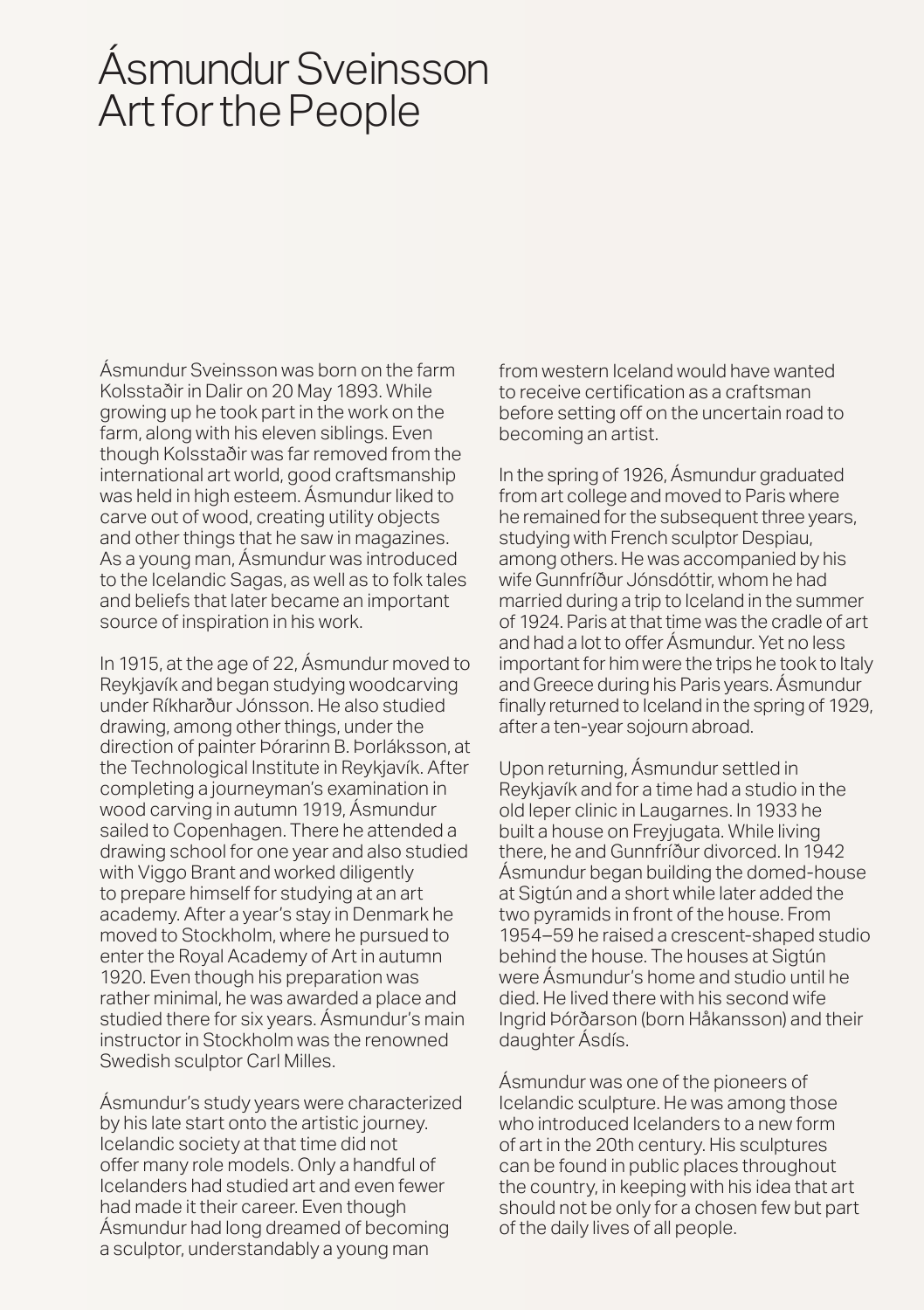For the greater part of his career, Ásmundur derived inspiration from Icelandic folk tales and beliefs, although society and various technological advancements in the 20th century were also a rich source of ideas. One can see in his work the grandiose shapes of Icelandic nature; his massive, powerful and sometimes threatening sculptures are akin to those strange forms found in the landscape. Although Ásmundur's background was not rich in artistic tradition and his bonds to Icelandic tradition and history were strong, he nevertheless managed to absorb the major influences in international art in the early part of the 20th century, and at the same time give them Icelandic characteristics.

In the beginning, Ásmundur's choice of material was much like that which was closest at hand while he was growing up in Iceland. Later it reflected the traditional material used by century sculptors. As a young man, Ásmundur practiced woodcarving according to the Icelandic craftsmanship tradition. In addition to this he shaped works out of clay and concrete, choosing material used by international sculptors of his time. As a student of Carl Milles in Stockholm, and during his years in Paris he worked in traditional material, molded and chiselled in stone.

After returning to Iceland, Ásmundur abandoned stone chiselling for the most part. Up until the 1950s, his work was characterised by the feeling evoked when an artist has shaped the sculpture with his own two hands. The handling of the material by the artist becomes an important part of the work; the concept and the treatment of the material shape its final form. As the 1940s progressed, space played an increasingly important part in Ásmundur's

art. At that time he began working with wood again, as well as creating his massive clay sculptures.

There was a watershed in Ásmundur's art in the 1950s, when he discovered iron. He began welding together metals as well as other objects that he collected and used in their original form, or slightly altered. The works moved closer to a pure abstraction and the empty space within the works became more important. The work became removed from the massive forms of the sculptures that Ásmundur shaped with his own hands and were characterized by references to Icelandic nature. Towards the end of his career he once again turned to stone chiselling, although now his subjects were not references to a classical tradition but rather quiet variations on the natural shape of the stone.

Ásmundur passed away in Reykjavík on 9 December 1982. He donated his collection and his home and studio at Sigtún to the City of Reykjavík. There the Ásmundur Sveinsson Museum has been open to the public since 1983.

Ólöf K. Sigurðardóttir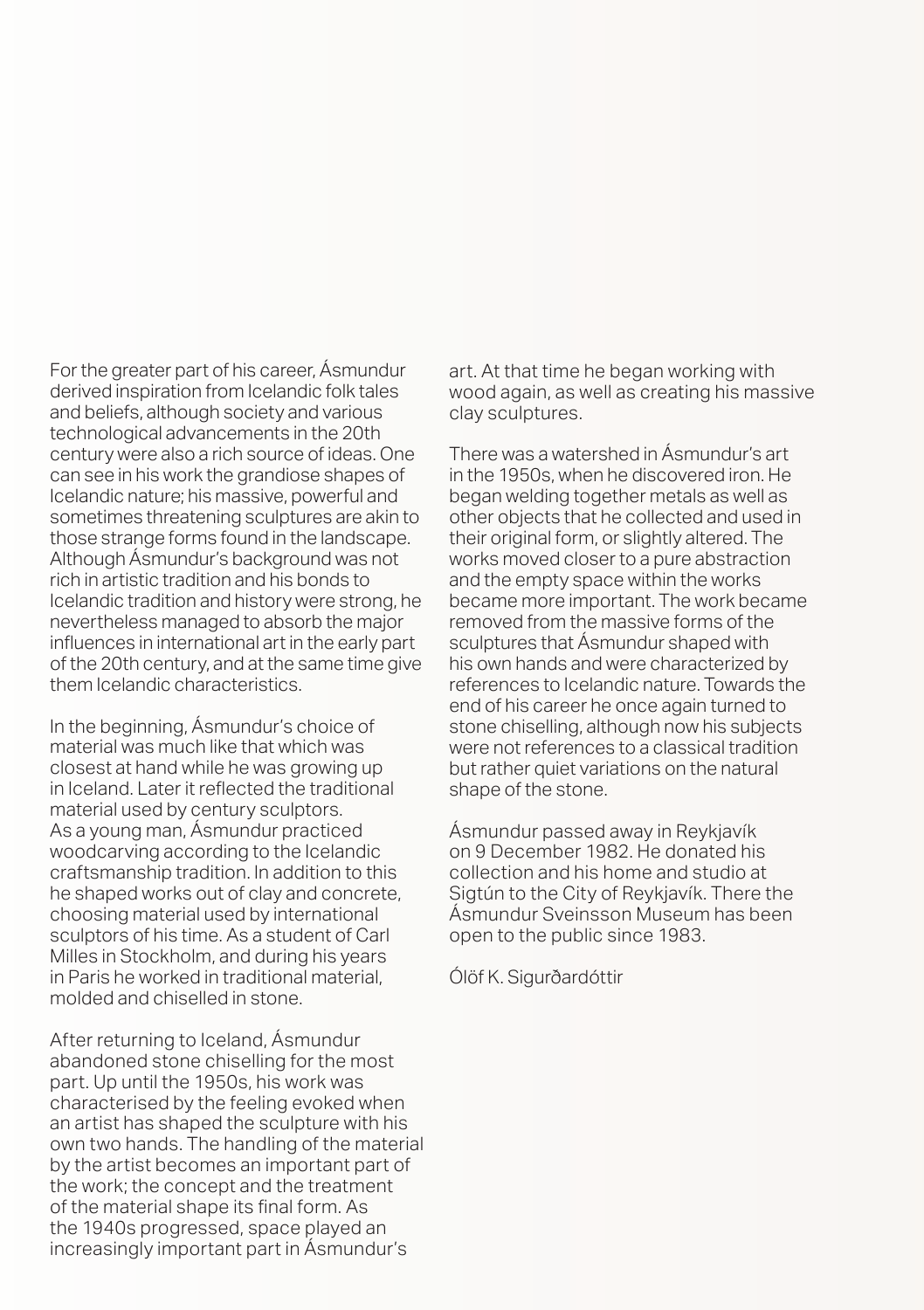